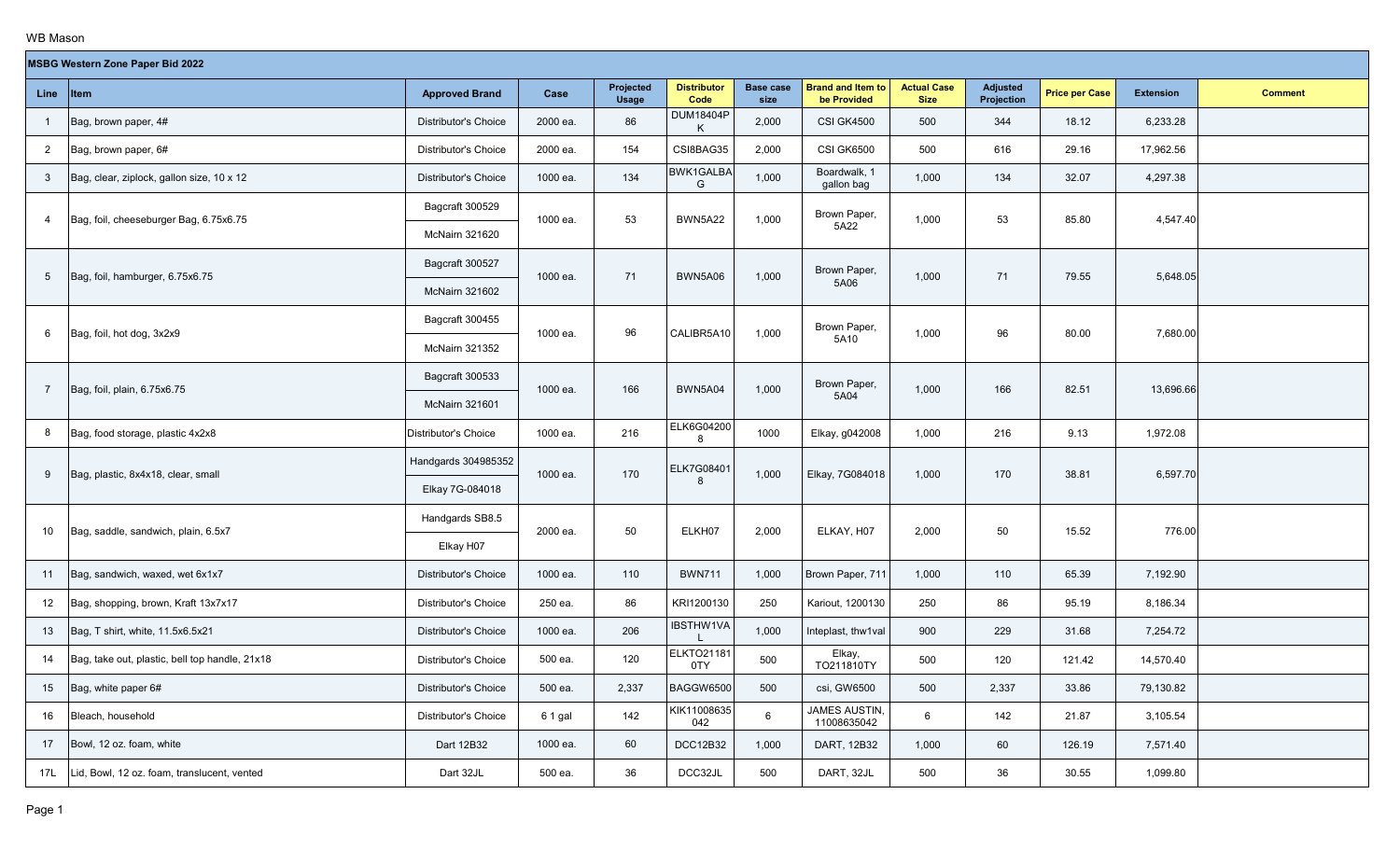|      | <b>MSBG Western Zone Paper Bid 2022</b>               |                                      |         |                           |                            |                          |                                             |                                   |                                      |                       |                  |                |
|------|-------------------------------------------------------|--------------------------------------|---------|---------------------------|----------------------------|--------------------------|---------------------------------------------|-----------------------------------|--------------------------------------|-----------------------|------------------|----------------|
|      | Line Item                                             | <b>Approved Brand</b>                | Case    | Projected<br><b>Usage</b> | <b>Distributor</b><br>Code | <b>Base case</b><br>size | <b>Brand and Item to</b><br>be Provided     | <b>Actual Case</b><br><b>Size</b> | <b>Adjusted</b><br><b>Projection</b> | <b>Price per Case</b> | <b>Extension</b> | <b>Comment</b> |
| 18   | Bowl, barrel, plant fiber, 12 oz.                     | World Centric BB-SC-<br>U12          | 500 ea. | 62                        | <b>WRCBBSCU</b><br>12      | 500                      | <b>WURLD</b><br>CENTRIC,<br><b>RRSGLL12</b> | 500                               | 62                                   | 76.88                 | 4,766.56         |                |
| 18L  | Lid, barrel bowl BB-SC-U12, plant fiber, 8-16 oz.     | World centric BBL-SC-<br>U12         | 500 ea. | 19                        | <b>WRCBBLSC</b><br>U12     | 500                      | CENTRIC,<br><b>RRI SCU12</b>                | 500                               | 19                                   | 71.25                 | 1,353.75         |                |
| 19   | Bowls, burrito, plant fiber, 9.7x6.25x1.5, 32 oz.     | World Centric BO-SC-<br>UBB          | 300 ea. | 138                       | <b>VRCBOSCUBI</b>          | 300                      | LD CENTRIC, BOS                             | 300                               | 138                                  | 86.35                 | 11,916.30        |                |
| 19L  | Lid, burrito bowl, 32 oz., BO-SC-UBB                  | World Centric BOL-CS-<br><b>UBB</b>  | 300 ea. | 138                       | <b>/RCBOLCSUB</b>          | 300                      | D CENTRIC, BOLO                             | 300                               | 138                                  | 91.87                 | 12,678.06        |                |
| 20   | Bowls, burrito, plant fiber, 8x5.35x1.5, 24 oz.       | World Centric BO-SC-<br><b>UBBS</b>  | 400 ea. | 164                       | <b>/RCBOSCUBB</b>          | 400                      | D CENTRIC, BOSO                             | 400                               | 164                                  | 95.57                 | 15,673.48        |                |
| 20L  | Lid, burrito bowl, 24 oz., BO-SC-UBBS                 | World Centric BOL-CS-<br><b>UBBS</b> | 400 ea. | 112                       | <b>/RCBOSCUBB</b>          | 400                      | D CENTRIC, BOLC                             | 400                               | 112                                  | 125.97                | 14,108.64        |                |
| 21   | Box, carryout, red weave 9x5x3 (Chicken box)          | SQP CH <sub>2</sub>                  | 250 ea. | 30                        | RCKCH <sub>2</sub>         | 250                      | SQP, CH2                                    | 250                               | 30                                   | 101.25                | 3,037.50         |                |
|      |                                                       | Mt Tom 135997                        |         |                           |                            |                          |                                             |                                   |                                      |                       |                  |                |
| 22   | Box, pizza, 7x7x2, stock print                        | Timbar UF7CPBR                       | 50 ea.  | 74                        | PIZCOR7K                   | 50                       | MT tom, 135997                              | 50                                | 74                                   | 22.03                 | 1,630.22         |                |
|      |                                                       | Timbar 177                           |         |                           |                            |                          |                                             |                                   |                                      |                       |                  |                |
| 23   | Container, 24 oz. Clear                               | Dart ClearPac C24DER                 | 504 ea. | 62                        | dccc24der                  | 504                      | Dart, c24der                                | 504                               | 62                                   | 60.48                 | 3,749.76         |                |
| 23L  | Lid, flat for C24DER                                  | Dart ClearPac C32DLR                 | 504 ea. | 19                        | dccc32dlr                  | 504                      | Dart. C32dlr                                | 504                               | 19                                   | 60.83                 | 1,155.77         |                |
| 23L2 | id, clear dome for C24DER.                            | Dart C32DDLR                         | 504 ea. | 38                        | dccc32ddlr                 | 504                      | Dart, c32ddlr                               | 504                               | 38                                   | 58.10                 | 2,207.80         |                |
| 24   | Container, clear hinged, 3 compartment, 8x8x3         | Durable PXT-833                      | 250 ea. | 106                       | CSIPETCRT8x                | 250                      | CSI, PETCRT8x8                              | 250                               | 106                                  | 98.84                 | 10,477.04        |                |
|      |                                                       | Pactiv YCI8-2123                     | 200 ea. |                           |                            |                          |                                             |                                   |                                      |                       |                  |                |
| 25   | Container, clear hinged, 6.125x6.5                    | Durable PXT-600                      | 500 ea. | 646                       | csipetcrt6x6               | 500                      | CSI, PETCRT6x6                              | 500                               | 646                                  | 54.56                 | 35,245.76        |                |
|      |                                                       | Durable PXT-880                      | 250 ea. | 475                       | DCCC90PST3                 | 250                      |                                             | 250                               | 475                                  | 94.84                 | 45,049.00        |                |
| 26   | Container, clear hinged, 8.875x8                      | Pactiv YCI8-2120                     | 200 ea. |                           |                            |                          | Dart, c90pst3                               |                                   |                                      |                       |                  |                |
| 27   | Container, clear plastic hinged 5 1/4 x 5 1/4 x 2 1/2 | <b>Distributor's Choice</b>          | 500 ea. | 284                       | DCC25UT1                   | 500                      | Dart, 25uti                                 | 500                               | 284                                  | 144.86                | 41,140.24        |                |
| 28   | Container, deli, clear round 16 oz                    | <b>Distributor's Choice</b>          | 500 ea. | 129                       | SIDELICONT                 | 500                      | csi, deli cont16                            | 480                               | 134                                  | 49.28                 | 6,603.52         |                |
| 28L  | Lid, clear for round deli container 16 oz             | Distributor's Choice                 | 500 ea. | 129                       | SIDELICONTL                | 500                      | csi, deli cont lid                          | 480                               | 134                                  | 40.58                 | 5,437.72         |                |
| 29   | Container, deli, rectangular, clear, compostable      | World Centric RD-CS-<br>32           | 600 ea. | 51                        | wrcrdcs32                  | 600                      | vorld centric, rdcs32                       | 600                               | 51                                   | 214.99                | 10,964.49        |                |
| 29L  | Lid, container deli, compostable RD-CS-32             | World Centric RDL-CS-<br>24          | 600 ea. | 38                        | wrcrdlcs24                 | 600                      | orld centric. Rdlcs2                        | 600                               | 38                                   | 148.67                | 5,649.46         |                |
| 30   | Container, foam hinged large 9.5x9.25x3.75            | <b>Distributor's Choice</b>          | 200 ea. | 378                       | DCC95HT1R                  | 200                      | DART, 95HT1R                                | 200                               | 378                                  | 56.80                 | 21,470.40        |                |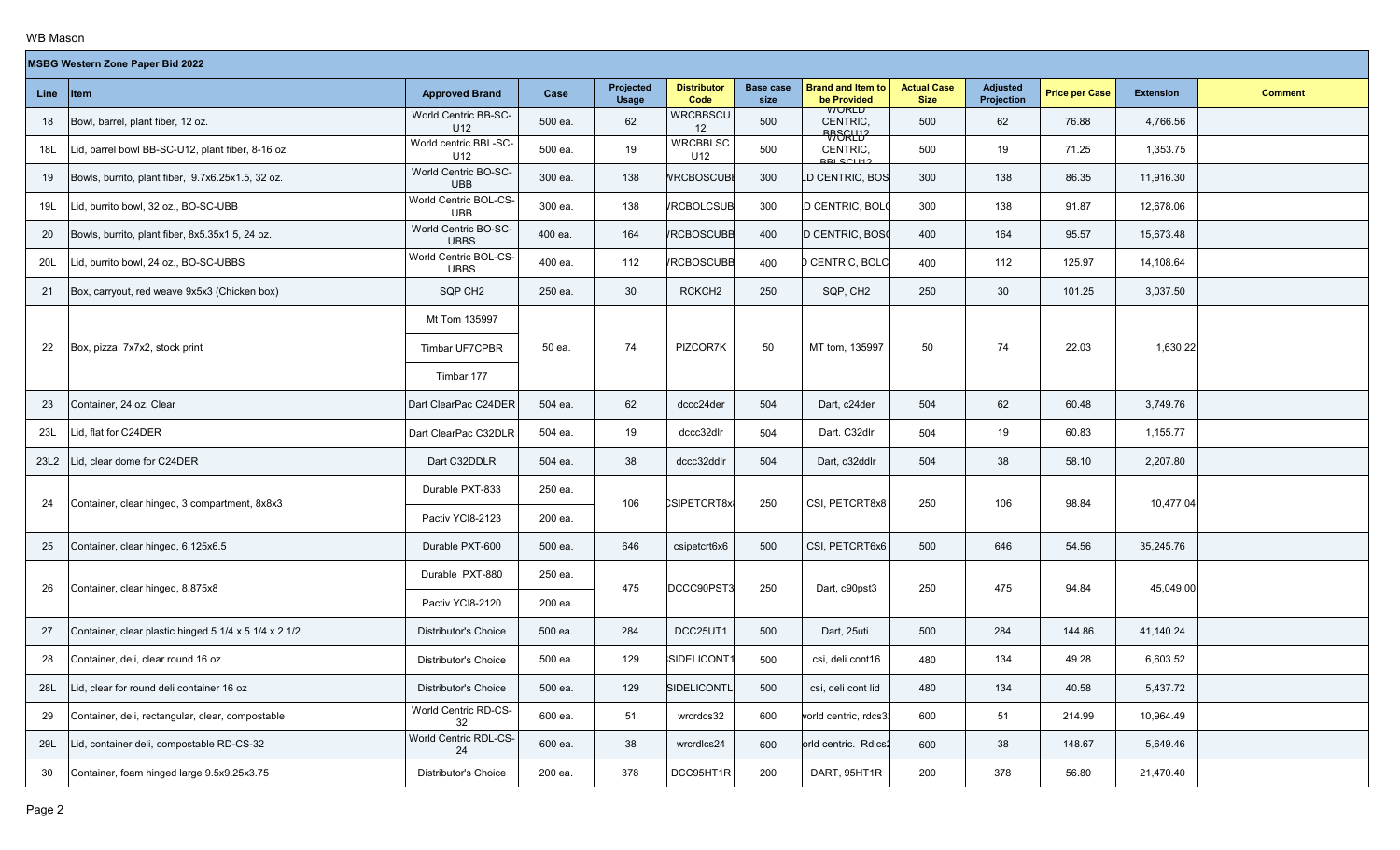|      | <b>MSBG Western Zone Paper Bid 2022</b>                          |                             |          |                           |                            |                          |                                         |                                   |                               |                       |                  |                |
|------|------------------------------------------------------------------|-----------------------------|----------|---------------------------|----------------------------|--------------------------|-----------------------------------------|-----------------------------------|-------------------------------|-----------------------|------------------|----------------|
| Line | ∣ltem                                                            | <b>Approved Brand</b>       | Case     | Projected<br><b>Usage</b> | <b>Distributor</b><br>Code | <b>Base case</b><br>size | <b>Brand and Item to</b><br>be Provided | <b>Actual Case</b><br><b>Size</b> | <b>Adjusted</b><br>Projection | <b>Price per Case</b> | <b>Extension</b> | <b>Comment</b> |
| 31   | Container, foam hinged, 1 comp., 8.5X7.5X2.25                    | Distributor's Choice        | 200 ea.  | 1,670                     | DCC85HT1R                  | 200                      | DART, 85HT1R                            | 200                               | 1,670                         | 43.73                 | 73,029.10        |                |
| 32   | Container, foam hinged, 3 comp., 8.5X8.5X2.25                    | Distributor's Choice        | 200 ea.  | 3,115                     | DCC85HT3R                  | 200                      | DART, 85HT3R                            | 200                               | 3,115                         | 43.73                 | 136,218.95       |                |
| 33   | Container, food, paper w/ lid, 12 oz.                            | Solo KHB12A,<br>Symphony    | 250 ea.  | 73                        | CSI12PFC250                | 250                      | CSI, 12PFC250                           | 250                               | 73                            | 86.96                 | 6,348.08         |                |
| 34   | Container, food, paper w/ lid, 8 oz.                             | Solo KHB8A,<br>Symphony     | 250 ea.  | 98                        | CSI8PFC250                 | 250                      | <b>CSI, 8PFC250</b>                     | 250                               | 98                            | 79.71                 | 7,811.58         |                |
| 35   | Container, On the Go, 1 compartment box, Greenware               | Fabrikal GS6-1              | 300 ea.  | 30                        | FABGS61                    | 300                      | FABRIKAL, GS6-1                         | 300                               | 30                            | 172.45                | 5,173.50         |                |
| 36   | Container, On the Go, 3 compartment box w/ side well - Greenware | Fabrikal GS6-3W             | 300 ea.  | 36                        | FABGS63W                   | 300                      | FABGS6-3W                               | 300                               | 36                            | 172.45                | 6,208.20         |                |
| 37   | Container, On the Go, 4 compartment box, Greenware               | Fabrikal GS6-4              | 300 ea.  | 186                       | FABGS64                    | 300                      | FABRIKAL, GS6-4                         | 300                               | 186                           | 166.17                | 30,907.62        |                |
| 37L  | Lid, On the Go, GS6-3W, GS6-2, GS6-4                             | <b>Fabrikal LGS6</b>        | 300 ea.  | 225                       | FABLGS6                    | 300                      | FABRIKAL, LGS6                          | 300                               | 225                           | 96.36                 | 21,681.00        |                |
| 38   | Cover, bun pan, 21x6x35                                          | <b>Distributor's Choice</b> | 200 ea.  | 174                       | ELKBOR21635                | 200                      | ELKAY, BOR21635                         | 200                               | 174                           | 39.17                 | 6,815.58         |                |
| 39   | Cover, bun rack, 52x80                                           | Distributor's Choice        | 50 ea.   | 120                       | ELKBOR5280                 | 50                       | ELKAY, BOR5280                          | 50                                | 120                           | 36.87                 | 4,424.40         |                |
| 40   | Cup insulated, foam, white, 20 oz.                               | Dart 20J16                  | 500 ea.  | 24                        | dcc20j16                   | 500                      | DART, 20J16                             | 500                               | 24                            | 69.03                 | 1,656.72         |                |
| 40L  | Lid, 20 oz. foam cup 20J16, straw slotted                        | Dart 16SL                   | 1000 ea. | 13                        | dcc16sl                    | 1,000                    | Dart, 16sl                              | 1,000                             | 13                            | 50.66                 | 658.58           |                |
| 41   | Cup, 7 oz., plastic, translucent                                 | Dary Y7                     | 2500 ea. | 43                        | SITRANSCUP                 | 2,500                    | CSI, transcup7                          | 2,500                             | 43                            | 64.18                 | 2,759.74         |                |
| 42   | Cup, 9 oz., plastic, translucent                                 | Dart TP9R                   | 1000 ea. | 48                        | <b>SITRANSCUP</b>          | 1,000                    | CSI, transcup9                          | 2,500                             | 19                            | 82.81                 | 1,573.39         |                |
| 42L  | Lid, 9 oz. cup TP9R                                              | Dart 662TP                  | 1000 ea. | 21                        | dcc662tp                   | 1,000                    | DART, 662tp                             | 1,000                             | 21                            | 69.00                 | 1,449.00         |                |
| 43   | Cup, clear PET cold (yogurt parfait cup)                         | Solo TP12                   | 1000 ea. | 99                        | CSIPETCUP12                | 1,000                    | CSI, petcup12                           | 1,000                             | 99                            | 86.96                 | 8,609.04         |                |
| 43L  | Lid, flat w/straw slot, for TP12                                 | Dart 662TS                  | 1000 ea. | 95                        | <b>CSIPETLIDFL</b>         | 1,000                    | CSI, PETLIDFL                           | 1,000                             | 95                            | 35.46                 | 3,368.70         |                |
| 44   | Cup, compostable, clear, 12 oz., Greenware                       | Fabrikal GC12S              | 1000 ea. | 93                        | fabgc12s                   | 1,000                    | Fabrikal, gc12s                         | 1,000                             | 93                            | 153.74                | 14,297.82        |                |
| 44L  | Lid, dome w/ straw hole, for 12 & 20oz. Greenware cups           | Fabrikal DLGC 12/20         | 1000 ea. | 55                        | fabdlgc1220                | 1,000                    | Fabrikal, 1220                          | 1,000                             | 55                            | 92.72                 | 5,099.60         |                |
| 44L2 | Lid, dome, no hole, for 12 & 20oz. Greenware cups                | Fabrikal DLGC<br>12/20NH    | 1000 ea. | 46                        | fabdlgc1220nh              | 1,000                    | Fabrikal, 1220NH                        | 1,000                             | 46                            | 92.72                 | 4,265.12         |                |
|      | 44L3 Lid, flat w/straw slot, for 12 & 20oz. Greenware cups       | Fabrikal LGC12/20           | 1000 ea. | 52                        | fablgc1220                 | 1,000                    | fabrikal, gc1220                        | 1,000                             | 52                            | 101.29                | 5,267.08         |                |
| 45   | Cup, compostable, clear, 16 oz., Greenware                       | Fabrikal GC16S              | 1000 ea. | 62                        | fabgc16s                   | 1,000                    | fabrikal, gc16s                         | 1,000                             | 62                            | 213.04                | 13,208.48        |                |
| 45L  | Lid, 16 oz. with slot, compostable cup GC16S Greenware           | Fabrikal LGC16/24           | 1000 ea. | 65                        | fablgc1624                 | 1,000                    | fabrikal, Igc1624                       | 1,000                             | 65                            | 80.48                 | 5,231.20         |                |
| 46   | Cup, compostable, clear, 20 oz., Greenware                       | Fabrikal GC20               | 1000 ea. | 35                        | Fabgc20                    | 1,000                    | fabrikal, gc20                          | 1,000                             | 35                            | 243.48                | 8,521.80         |                |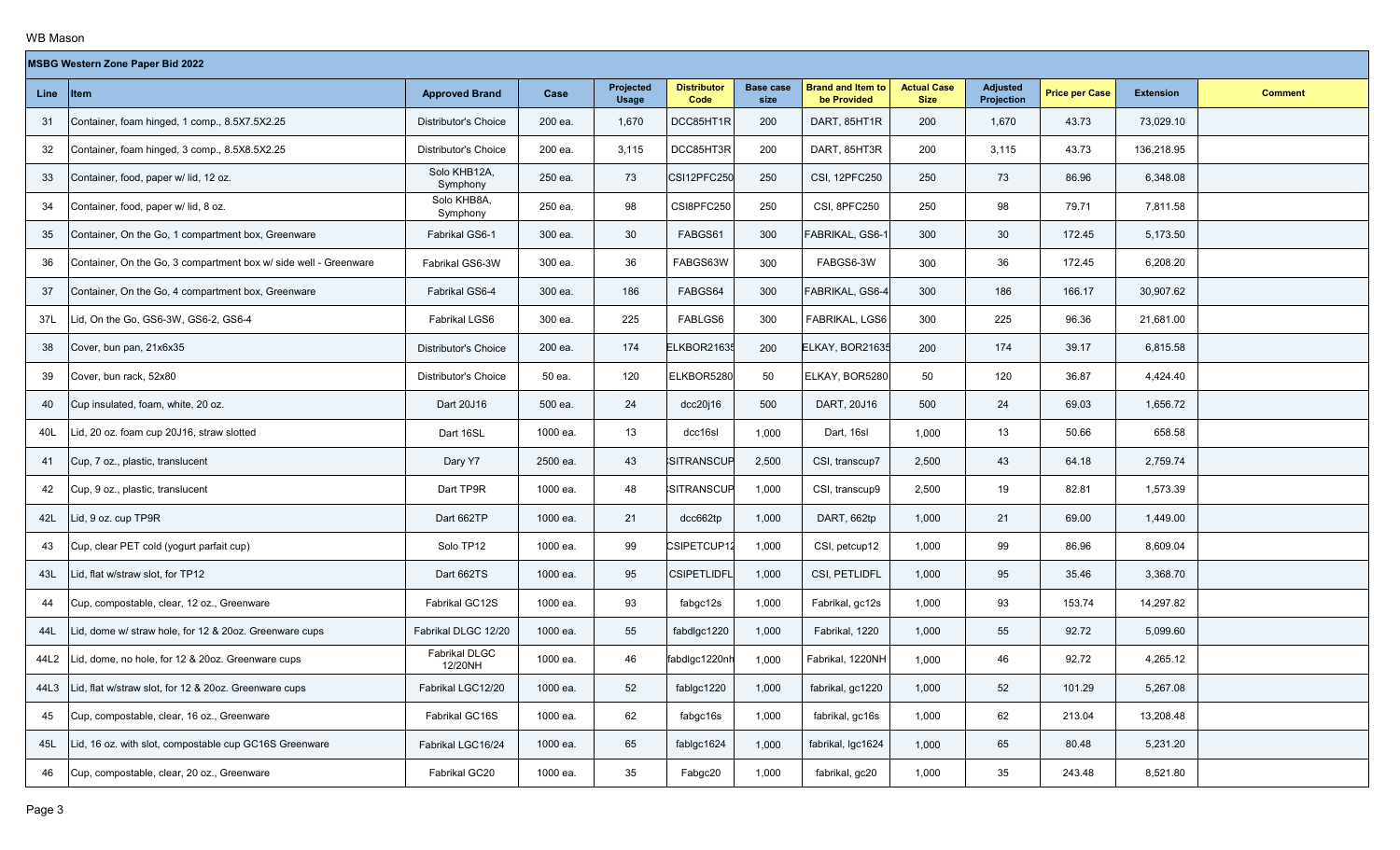|           | <b>MSBG Western Zone Paper Bid 2022</b>                          |                                |            |                           |                            |                          |                                         |                                   |                        |                       |                  |                |  |
|-----------|------------------------------------------------------------------|--------------------------------|------------|---------------------------|----------------------------|--------------------------|-----------------------------------------|-----------------------------------|------------------------|-----------------------|------------------|----------------|--|
| Line Item |                                                                  | <b>Approved Brand</b>          | Case       | Projected<br><b>Usage</b> | <b>Distributor</b><br>Code | <b>Base case</b><br>size | <b>Brand and Item to</b><br>be Provided | <b>Actual Case</b><br><b>Size</b> | Adjusted<br>Projection | <b>Price per Case</b> | <b>Extension</b> | <b>Comment</b> |  |
| 47        | Cup, compostable, clear, 7 oz., Greenware                        | Fabrikal GC7                   | 1000 ea.   | 184                       | fabgc7                     | 1,000                    | fabrikal, gc7                           | 1,000                             | 184                    | 151.88                | 27,945.92        |                |  |
| 48        | Cup, compostable, hot, 10 oz.                                    | World Centric CU-PA-<br>$10-K$ | 1000 ea.   | 48                        | wrccupa10k                 | 1,000                    | orld centric, cupa1                     | 1,000                             | 48                     | 159.49                | 7,655.52         |                |  |
| 48L       | Lid, for cup, compostable, hot, 10 oz.                           | World Centric CUL-CS-<br>12    | 1000 ea.   | 36                        | wrcculcs12                 | 1,000                    | vorld centric, culcs1                   | 1,000                             | 36                     | 120.72                | 4,345.92         |                |  |
| 49        | Cup, hot, paper, white, 10 oz.                                   | <b>Distributor's Choice</b>    | 1000 ea.   | 93                        | SIHCWHITE109               | 1,000                    | csi, hcwhite10                          | 1,000                             | 93                     | 56.52                 | 5,256.36         |                |  |
| 49L       | Lid, paper hot cup, 10 oz., fold back                            | <b>Distributor's Choice</b>    | 1000 ea.   | 81                        | SIHCLID1024B               | 1,000                    | csi, hclid1024                          | 1,000                             | 81                     | 41.04                 | 3,324.24         |                |  |
| 50        | Cup, insulated, foam, white, 8 oz., squat                        | Dart 8SJ20                     | 1000 ea.   | 66                        | dcc8sj20                   | 1,000                    | dart, 8sj20                             | 1,000                             | 66                     | 105.55                | 6,966.30         |                |  |
| 51        | Cup, insulated, foam, white, 12 oz., squat                       | Dart 12SJ20                    | 500 ea.    | 45                        | dcc12sj20                  | 500                      | dart, 12sj20                            | 500                               | 45                     | 65.72                 | 2,957.40         |                |  |
| 51L       | Lid, 8 and 12 oz. foam cup, translucent, vented                  | Dart 20JL                      | 1000 ea.   | 60                        | dcc20jl                    | 1,000                    | dart, 20jl                              | 1,000                             | 60                     | 64.19                 | 3,851.40         |                |  |
| 52        | Cutlery kit, fork, teaspoon, straw, napkin, white, medium weight | <b>Distributor's Choice</b>    | 1000 ea.   | 44                        | csicutkit5                 | 1,000                    | csi, cutkit5                            | 1,000                             | 44                     | 16.25                 | 715.00           |                |  |
| 53        | Cutlery kit, fork, teaspoon, knife, napkin, white, medium weight | Distributor's Choice           | 1000 ea.   | 43                        | <b>IMWPPCUTK</b>           | 1,000                    | csi, mwppcutkit4                        | 1,000                             | 43                     | 16.25                 | 698.75           |                |  |
| 54        | Cutlery kit, spork, straw, napkin, white, medium weight          | <b>Distributor's Choice</b>    | 2000 ea.   | 239                       | <b>MWPPCUTKIT</b>          | 2,000                    | csi, mwppcutkitsns                      | 1,000                             | 478                    | 18.84                 | 9,005.52         |                |  |
| 55        | Deli wrap, red check, 12 x 12                                    | <b>Distributor's Choice</b>    | 5000 ea.   | 41                        | BGC057700                  | 5,000                    | bagcraft, 057700                        | 5,000                             | 41                     | 181.16                | 7,427.56         |                |  |
| 56        | Detergent, laundry, liquid, Tide                                 | PGC 08886                      | 4 100 oz.  | 51                        | pgc08886                   | $\overline{4}$           | ter and gamble, 08                      | $\overline{4}$                    | 51                     | 102.49                | 5,226.99         |                |  |
| 57        | Detergent, laundry powder                                        | <b>Distributor's Choice</b>    | 50#        | 56                        | <b><i>NKHURACAN</i></b>    | 50                       | pardwalk, huracane                      | 40                                | 70                     | 35.21                 | 2,464.70         |                |  |
| 58        | Detergent, pot and pan, manual, 4 1 gal.                         | Dawn PGC57445CT                | 4 gal      | 46                        | PGC574454CT                | $\overline{4}$           | ter and gamble, 574                     | $\overline{4}$                    | 46                     | 83.46                 | 3,839.16         |                |  |
| 59        | Film, plastic, 12x12 perforated, clear                           | <b>Distributor's Choice</b>    | 1600 ea.   | 23                        | WPAC2120120                | 1,600                    | tern Plastics, c2120                    | 1,600                             | 23                     | 19.31                 | 444.13           |                |  |
| 60        | Film, plastic, 14x14 perforated, clear                           | <b>Distributor's Choice</b>    | 1600 ea.   | 28                        | <b>WPS313</b>              | 1,600                    | Vestern Plastics, 31                    | 1,200                             | 37                     | 30.38                 | 1,124.06         |                |  |
| 61        | Film, plastic, 12x2000'                                          | <b>Distributor's Choice</b>    | 2000' roll | 209                       | <b>IBSFSW1202K</b>         | 2,000                    | Inteplast, fsw1202                      | 2,000                             | 209                    | 15.36                 | 3,210.24         |                |  |
| 62        | Film, plastic, 18x2000'                                          | <b>Distributor's Choice</b>    | 2000' roll | 243                       | <b>IBSFSW1802K</b>         | 2,000                    | inteplast, fsw1802                      | 2,000                             | 243                    | 20.17                 | 4,901.31         |                |  |
| 63        | Film, plastic, 24x1000'                                          | <b>Distributor's Choice</b>    | 1000' roll | 64                        | PME75003838                | 1,000                    | imesource, 750038                       | 1,000                             | 64                     | 54.06                 | 3,459.84         |                |  |
| 64        | Foil, 12x1000', standard weight                                  | <b>Distributor's Choice</b>    | 1000' roll | 72                        | <b>SIFL121000SI</b>        | 1,000                    | csi, fl121000                           | 1,000                             | 72                     | 25.17                 | 1,812.24         |                |  |
| 65        | Foil, 18x500', heavy duty                                        | <b>Distributor's Choice</b>    | 500' roll  | 193                       | CSIFL18500HD               | 500                      | csi, fl18500                            | 500                               | 193                    | 23.35                 | 4,506.55         |                |  |
| 66        | Foil, sheet, 10.75x12.5                                          | Distributor's Choice           | 2400 ea.   | 117                       | CSIFLS121020               | 2,400                    | csi, fls1210200                         | 2,400                             | 117                    | 75.52                 | 8,835.84         |                |  |
| 67        | Foil, sheet, 9x10.75                                             | <b>Distributor's Choice</b>    | 3000 ea.   | 58                        | CSIFLS091050               | 3,000                    | csi, fls0910500                         | 3,000                             | 58                     | 79.71                 | 4,623.18         |                |  |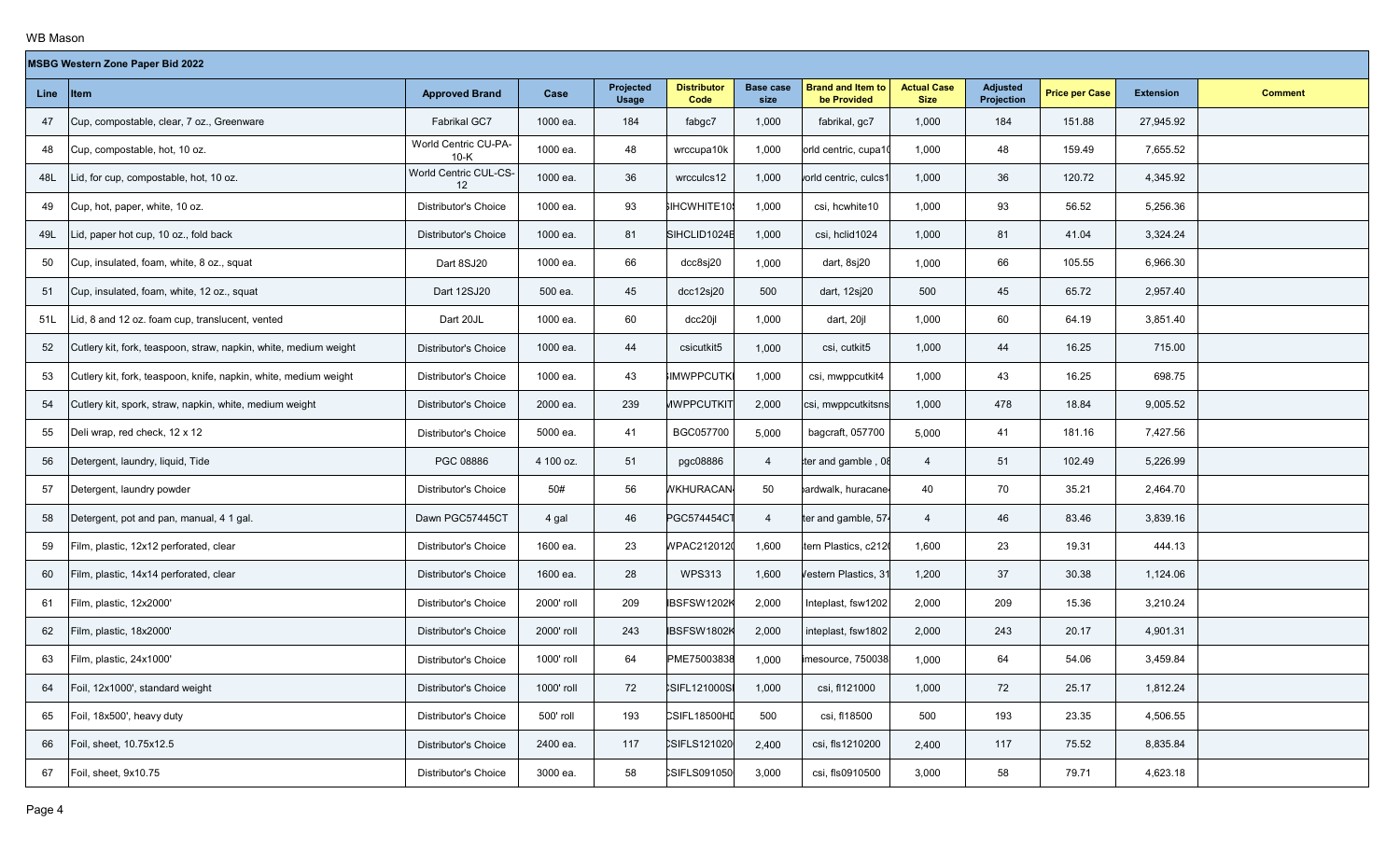|      | <b>MSBG Western Zone Paper Bid 2022</b> |                                            |            |                           |                            |                          |                                         |                                   |                        |                       |                  |                |  |
|------|-----------------------------------------|--------------------------------------------|------------|---------------------------|----------------------------|--------------------------|-----------------------------------------|-----------------------------------|------------------------|-----------------------|------------------|----------------|--|
| Line | <b>Item</b>                             | <b>Approved Brand</b>                      | Case       | Projected<br><b>Usage</b> | <b>Distributor</b><br>Code | <b>Base case</b><br>size | <b>Brand and Item to</b><br>be Provided | <b>Actual Case</b><br><b>Size</b> | Adjusted<br>Projection | <b>Price per Case</b> | <b>Extension</b> | <b>Comment</b> |  |
| 68   | Fork, compostable, white 6.3"           | World Centric FO-PS-6                      | 1000 ea.   | 356                       | WRCFOPS6                   | 1,000                    | RLD CENTRIC, FO                         | 1,000                             | 356                    | 67.23                 | 23,933.88        |                |  |
|      |                                         | Carefree 64V300PFL                         | 10 100 ct. |                           |                            |                          |                                         |                                   |                        |                       |                  |                |  |
| 69   | Gloves, vinyl, PF, large                | Omni 295175                                | 10 100 ct. | 780                       | <b>IWLVGPCPFG</b>          | 1,000                    | NWL, VGPCPFGL                           | 1,000                             | 780                    | 36.23                 | 28,259.40        |                |  |
|      |                                         | Summit V4221                               | 10 100 ct. |                           |                            |                          |                                         |                                   |                        |                       |                  |                |  |
|      |                                         | Carefree 64V300PFM                         | 10 100 ct. |                           |                            |                          |                                         |                                   |                        |                       |                  |                |  |
| 70   | Gloves, vinyl, PF, medium               | Omni 295165                                | 10 100 ct. | 618                       | <b>WLVGPCPFG</b>           | 1,000                    | NWL, VGPCPFGM                           | 1,000                             | 618                    | 36.23                 | 22,390.14        |                |  |
|      |                                         | Summit V4211                               | 10 100 ct. |                           |                            |                          |                                         |                                   |                        |                       |                  |                |  |
|      |                                         | Carefree 64V300PFS                         | 10 100 ct. |                           |                            |                          |                                         |                                   |                        |                       |                  |                |  |
| 71   | Gloves, vinyl, PF, small                | Omni 295155                                | 10 100 ct. | 45                        | <b>IWLVGPCPFG</b>          | 1,000                    | NWL, VGPCPFGS                           | 1,000                             | 45                     | 36.23                 | 1,630.35         |                |  |
|      |                                         | Summit GVP9SMIC                            | 10 100 ct. |                           |                            |                          |                                         |                                   |                        |                       |                  |                |  |
|      |                                         | Carefree 64V300PFXL                        | 10 100 ct. |                           |                            |                          |                                         |                                   |                        |                       |                  |                |  |
| 72   | Gloves, vinyl, PF, X-Large              | Omni 295180                                | 10 100 ct. | 394                       | <b>WLVGPCPFGX</b>          | 1,000                    | NWL, VGPCPFGXL                          | 1,000                             | 394                    | 36.23                 | 14,274.62        |                |  |
|      |                                         | Summit V4321                               | 10 100 ct. |                           |                            |                          |                                         |                                   |                        |                       |                  |                |  |
| 73   | Gloves, vinyl, with powder, large       | Distributor's Choice                       | 10 100 ct  | $7^{\circ}$               | <b>NWLVGPCPGI</b>          | 1,000                    | NWL, VGPCPGL                            | 1,000                             | $\overline{7}$         | 36.23                 | 253.61           |                |  |
| 74   | Gloves, vinyl, with powder, medium      | Distributor's Choice                       | 10 100 ct  | 20                        | <b>WLVGPCPGN</b>           | 1,000                    | NWL, VGPCPGM                            | 1,000                             | 20                     | 36.23                 | 724.60           |                |  |
| 75   | Gloves, vinyl, with powder, X-Large     | Distributor's Choice                       | 10 100 ct  | 8                         | <b>IWLVGPCPGX</b>          | 1,000                    | NWL, VGPCPGXL                           | 1,000                             | 8                      | 36.23                 | 289.84           |                |  |
| 76   | Hair Net, Light Brown                   | Distributor's Choice                       | 144 ea.    | 112                       | SADPLW22BR                 | 144                      | afety zone, plwr22b                     | 144                               | 112                    | 12.64                 | 1,415.68         |                |  |
| 77   | Insert, cup, clear, 4.0 oz.             | Fabrikal CI4                               | 10 100 ct. | 16                        | FABCI4                     | 1,000                    | fabrikal. c14                           | 1,000                             | 16                     | 134.96                | 2,159.36         |                |  |
| 78   | Knife, compostable, white 6.7"          | World Centric KN-PS-6                      | 1000 ea.   | 142                       | WRCKNPS6                   | 1,000                    | RLD CENTRIC, KN                         | 1,000                             | 142                    | 67.07                 | 9,523.94         |                |  |
| 79   | Liner, 55 gal, 38x58, XHeavy, black     | <b>Distributor's Choice</b>                | 100 ea.    | 683                       | VRPR3858AKI                | 100                      | SW, RPR3858AKR                          | 100                               | 683                    | 36.57                 | 24,977.31        |                |  |
| 80   | Liner, 60 gal, 2.0 mil                  | Distributor's Choice                       | 100 ea.    | 138                       | VRPR3858AKI                | 100                      | JSW, RPR3858QK                          | 100                               | 138                    | 44.16                 | 6,094.08         |                |  |
| 81   | Mask, 3 ply with metal nose band        | Distributor's Choice                       | 500 ct.    | 2,257                     | <b>MASK3PLYSI</b>          | 500                      | <b>VL, MASK3PLYSUF</b>                  | 500                               | 2,257                  | 3.62                  | 8,170.34         |                |  |
| 82   | Napkin, cartridge, white, 6.5 x 8.5     | <b>Scott 98908</b>                         | 5250 ea.   | 88                        | KCC98908                   | 5,250                    | BERLY CLARK, 98                         | 5,250                             | 88                     | 71.30                 | 6,274.40         |                |  |
| 83   | Napkin, dispenser, interfold, white     | <b>Tork Universal</b><br>Xpressnap® DX906E | 6000 ea.   | 286                       | TRKDX906E                  | 6,000                    | TORK, DX906E                            | 6,000                             | 286                    | 68.28                 | 19,528.08        |                |  |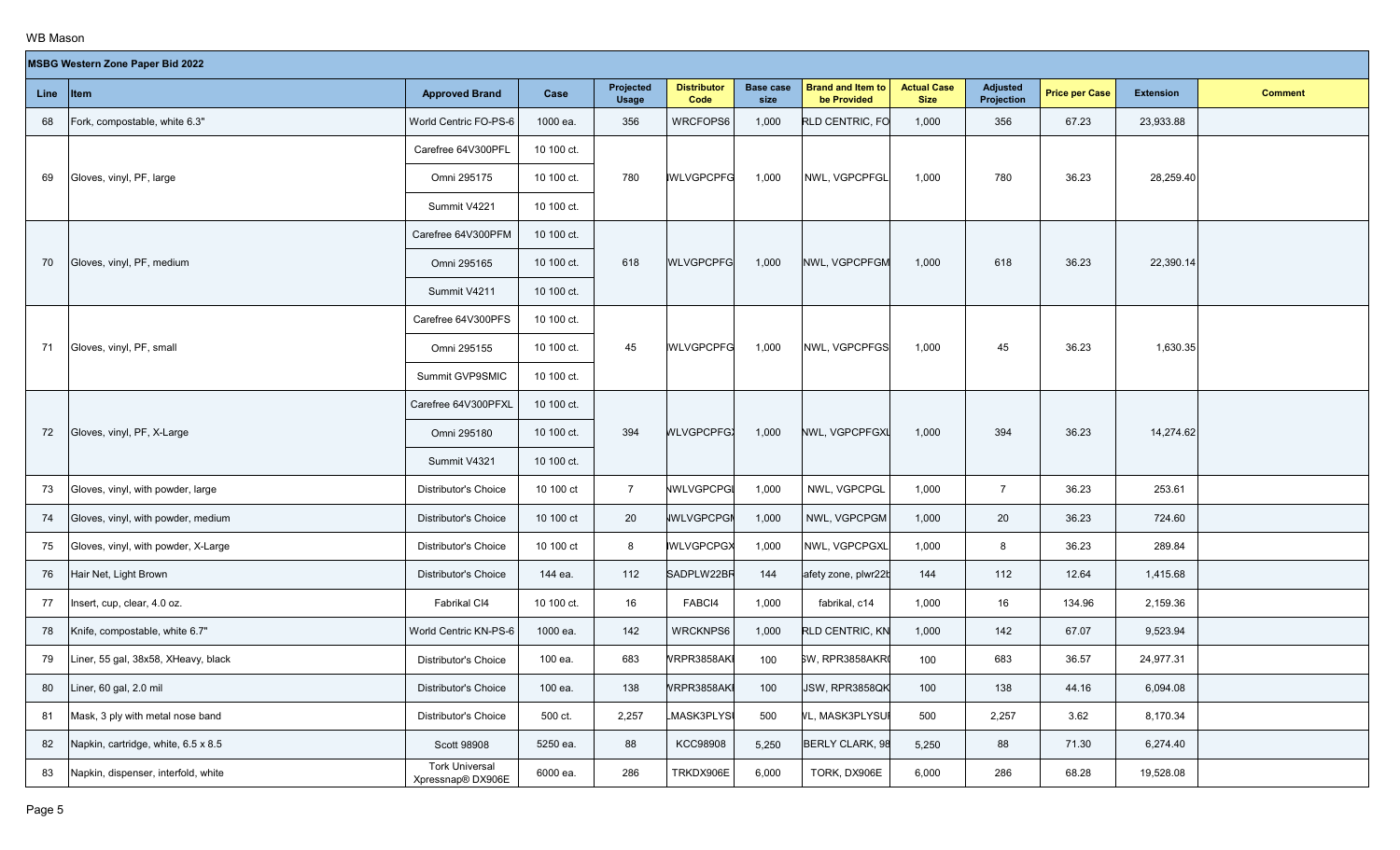# $\mathcal{L}^{\text{max}}_{\text{max}}$

|             | <b>MSBG Western Zone Paper Bid 2022</b>                      |                                               |           |                           |                            |                          |                                         |                                   |                               |                       |                  |                |
|-------------|--------------------------------------------------------------|-----------------------------------------------|-----------|---------------------------|----------------------------|--------------------------|-----------------------------------------|-----------------------------------|-------------------------------|-----------------------|------------------|----------------|
| Line   Item |                                                              | <b>Approved Brand</b>                         | Case      | Projected<br><b>Usage</b> | <b>Distributor</b><br>Code | <b>Base case</b><br>size | <b>Brand and Item to</b><br>be Provided | <b>Actual Case</b><br><b>Size</b> | <b>Adjusted</b><br>Projection | <b>Price per Case</b> | <b>Extension</b> | <b>Comment</b> |
| 84          | Napkin, Lo Fold, dispenser, white                            | Morcon P-500                                  | 8000 ea.  | 95                        | <b>CSIDISNAPW</b>          | 8,000                    | csi, dis nap                            | 8,000                             | 95                            | 35.30                 | 3,353.50         |                |
|             |                                                              | NP-<br>Nittany Paper<br><b>LFN8000</b>        | 8000 ea., |                           |                            |                          |                                         |                                   |                               |                       |                  |                |
| 85          | Pan liner, poly-nylon, 34 x 12, full pan (2.5 & 4 inch deep) | Elkay PL3412                                  | 100 ea.   | 48                        | ELKPL3412                  | 100                      | elkay, pl3412                           | 100                               | 48                            | 65.10                 | 3,124.80         |                |
| 86          | Pan liner, poly-nylon, 34 x 18, full pan (6 inch deep)       | Elkay PL3418                                  | 100 ea.   | 57                        | ELKPL3418                  | 100                      | elkay, pl3418                           | 100                               | 57                            | 111.23                | 6,340.11         |                |
|             |                                                              | Durable QPL-25                                | 1000 ea.  |                           |                            |                          |                                         |                                   |                               |                       |                  |                |
| 87          | Pan liner, quillon, 16x24                                    | Grease Resistant Pan<br>Line - Mcnairn 019010 | 1000 ea.  | 696                       | <b>GENPANLINEF</b>         | 1,000                    | <b>GEN, Panliner</b>                    | 1,000                             | 696                           | 45.94                 | 31,974.24        |                |
|             |                                                              | Norpak F25Q1M                                 | 1000 ea.  |                           |                            |                          |                                         |                                   |                               |                       |                  |                |
|             |                                                              | Durable 270500X                               | 500 ea.   |                           |                            |                          |                                         |                                   |                               |                       |                  |                |
| 88          | Pan, foil, 7"                                                | HFA 2047-00-500                               | 500 ea.   | 148                       | <b>CSIFL7ROUND</b>         | 500                      | Csi, fl7round                           | 500                               | 148                           | 49.16                 | 7,275.68         |                |
|             |                                                              | <b>Western Plastics</b><br>527B-P             | 500 ea.   |                           |                            |                          |                                         |                                   |                               |                       |                  |                |
|             |                                                              | Durable FS7900XX                              | 50 ea.    |                           |                            |                          |                                         |                                   |                               |                       |                  |                |
| 89          | Pan, steam table, disposable, full size, 3.375 inches deep   | HFA 2019-00-50                                | 50 ea.    | 60                        | <b>SIFLSTEAMFS</b>         | 50                       | csi, steamfslid                         | 50                                | 60                            | 70.65                 | 4,239.00         |                |
|             |                                                              | <b>Western Plastics</b><br>5130P              | 50 ea.    |                           |                            |                          |                                         |                                   |                               |                       |                  |                |
| 90          | Pizza slice holder, 9" hinged                                | <b>Distributor's Choice</b>                   | 200 ea.   | 54                        | CTD186CLMF                 | 200                      | pactiv, d186clmf                        | 200                               | 54                            | 100.48                | 5,425.92         |                |
|             |                                                              | Imperial Fork                                 | 1000 ea.  |                           |                            |                          |                                         |                                   |                               |                       |                  |                |
| 91          | Plasticware, fork, medium weight, white, unwrapped           | Netchoice 406010                              | 1000 ea.  | 1,259                     | <b>IMWPPFORK\</b>          | 1,000                    | csi, mwppfork                           | 1,000                             | 1,259                         | 9.06                  | 11,406.54        |                |
|             |                                                              | Summit RFKCSN                                 | 1000 ea.  |                           |                            |                          |                                         |                                   |                               |                       |                  |                |
| 92          | Plasticware, fork, medium weight, wrapped                    | <b>Distributor's Choice</b>                   | 1000 ea.  | 46                        | <b><i>IWPPFORKW</i></b>    | 1,000                    | <b>MWPPFORKWR</b>                       | 1,000                             | 46                            | 13.13                 | 603.98           |                |
| 93          | Plasticware. knife, medium weight, wrapped                   | Distributor's Choice                          | 1000 ea.  | 689                       | <b><i>IWPPKNIFEW</i></b>   | 1,000                    | <b>MWPPKNIFEWR</b>                      | 1,000                             | 689                           | 12.17                 | 8,385.13         |                |
|             |                                                              | <b>Imperial Knive</b>                         | 1000 ea.  |                           |                            |                          |                                         |                                   |                               |                       |                  |                |
| 94          | Plasticware, knife, medium weight, white, unwrapped          | Netchoice 406017                              | 1000 ea.  | 354                       | <b>IMWPPKNIFE</b>          | 1,000                    | SI, MWPPKNIFEW                          | 1,000                             | 354                           | 9.33                  | 3,302.82         |                |
|             |                                                              | Summit RKNCSN                                 | 1000 ea.  |                           |                            |                          |                                         |                                   |                               |                       |                  |                |
| 95          | Plasticware, Smartstock fork refill, white                   | Dixie SSF21P                                  | 960 ea.   | 474                       | DXESSF21P                  | 960                      | DIXIE, SSF21P                           | 960                               | 474                           | 50.06                 | 23,728.44        |                |
| 96          | Plasticware, Smartstock knife refill, white                  | Dixie SSK21P                                  | 960 ea.   | 115                       | DXESSK21P                  | 960                      | DIXIE, SSSK21P                          | 960                               | 115                           | 50.06                 | 5,756.90         |                |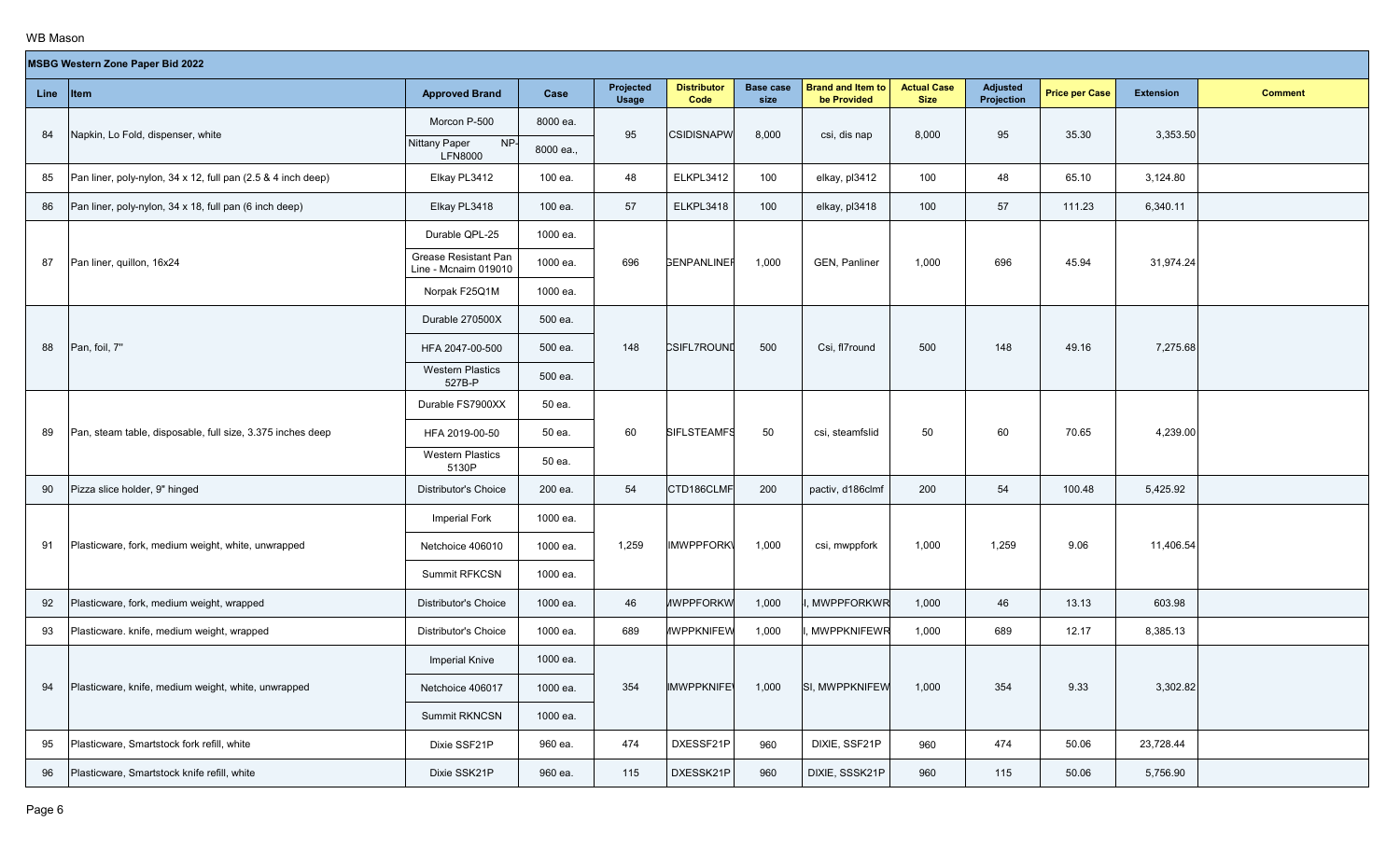| MSBG Western Zone Paper Bid 2022 |  |  |
|----------------------------------|--|--|
|                                  |  |  |

|      | <b>MSBG Western Zone Paper Bid 2022</b>                  |                                       |          |                    |                            |                          |                                         |                                   |                               |                       |                  |                |  |
|------|----------------------------------------------------------|---------------------------------------|----------|--------------------|----------------------------|--------------------------|-----------------------------------------|-----------------------------------|-------------------------------|-----------------------|------------------|----------------|--|
| Line | <b>Item</b>                                              | <b>Approved Brand</b>                 | Case     | Projected<br>Usage | <b>Distributor</b><br>Code | <b>Base case</b><br>size | <b>Brand and Item to</b><br>be Provided | <b>Actual Case</b><br><b>Size</b> | <b>Adjusted</b><br>Projection | <b>Price per Case</b> | <b>Extension</b> | <b>Comment</b> |  |
| 97   | Plasticware, Smartstock spoon refill, white              | Dixie SSS21P                          | 960 ea.  | 377                | DXESSS1P                   | 960                      | DIXIE, SSS1P                            | 960                               | 377                           | 50.06                 | 18,872.62        |                |  |
|      |                                                          | <b>Imperial Soup</b>                  | 1000 ea. |                    |                            |                          |                                         |                                   |                               |                       |                  |                |  |
| 98   | Plasticware, soup spoon, medium weight, white, unwrapped | Netchoice 406020                      | 1000 ea. | 126                | <b>MWPPSOUPS</b>           | 1,000                    | SI.MWPPSOUPSW                           | 1,000                             | 126                           | 9.77                  | 1,231.02         |                |  |
|      |                                                          | Summit RSOUPCSN                       | 1000 ea. |                    |                            |                          |                                         |                                   |                               |                       |                  |                |  |
| 99   | Plasticware, soup spoon, medium weight, wrapped          | Distributor's Choice                  | 1000 ea. | 278                | <b>NPPSSPOON</b>           | 1,000                    | <b>MWPPSSPOONW</b>                      | 1,000                             | 278                           | 12.54                 | 3,486.12         |                |  |
|      |                                                          | Imperial Spoon                        | 1000 ea. |                    |                            |                          |                                         |                                   |                               |                       |                  |                |  |
| 100  | Plasticware, teaspoon, medium weight, white, unwrapped   | Netchoice 406014                      | 1000 ea. | 1,009              | <b>MWPPTEASP</b>           | 1,000                    | SI, MWPPTEASPW                          | 1,000                             | 1,009                         | 9.06                  | 9,141.54         |                |  |
|      |                                                          | Summit RSPCSN                         | 1000 ea. |                    |                            |                          |                                         |                                   |                               |                       |                  |                |  |
| 101  | Plasticware, teaspoon, medium weight, wrapped            | Distributor's Choice                  | 1000 ea. | 60                 | <b>WPPTSPOON\</b>          | 1,000                    | <b>MWPPTSPOONV</b>                      | 1,000                             | 60                            | 13.13                 | 787.80           |                |  |
| 102  | Plate, 6 inch paper, white, uncoated                     | Distributor's Choice                  | 1000 ea. | 29                 | CSIPLATE6UC                | 1,000                    | CSI, PLATE6UC                           | 1,000                             | 29                            | 16.02                 | 464.58           |                |  |
| 103  | Plate, 9 inch foam, white                                | <b>Distributor's Choice</b>           | 500 ea.  | 188                | <b>DCC9PWQR</b>            | 500                      | DART, 9PWQR                             | 500                               | 188                           | 48.00                 | 9,024.00         |                |  |
| 104  | Plate, 9 inch paper, white, uncoated                     | <b>Distributor's Choice</b>           | 1200 ea. | 119                | CSIPLATE9UC                | 1,200                    | CSI, PLATE9UC                           | 1,200                             | 119                           | 25.82                 | 3,072.58         |                |  |
| 105  | Sandwich wedge, plastic, clear                           | Anchor DVH1101                        | 250 ea.  | 71                 | <b>EESRPTTESW</b>          | 250                      | atery Essentials, tte                   | 250                               | 71                            | 87.57                 | 6,217.47         |                |  |
| 106  | Scrub pad, hotel size                                    | <b>Brillo</b>                         | 10 12 ct | 119                | ALICCW24000                | 120                      | <b>Brillo, w24000</b>                   | 120                               | 119                           | 52.93                 | 6,298.67         |                |  |
|      |                                                          | ETC 88D                               | 40 ea.   | 95                 | MMM34738                   | 40                       |                                         | 40                                | 95                            | 56.04                 |                  |                |  |
| 107  | Scrub pad, scouring, 3.5x5"                              | ETC S088-PL/ETC                       |          |                    |                            |                          | 3m, 34838                               |                                   |                               |                       | 5,323.80         |                |  |
|      |                                                          | Dart 200PC                            |          |                    |                            |                          |                                         |                                   |                               |                       |                  |                |  |
| 108  | Soufflé cup, 2 oz., plastic, translucent                 | Fabrikal PC200                        | 2500 ea. | 140                | CSIPORCUP20                | 2,500                    | csi, porcup2c                           | 2,500                             | 140                           | 31.88                 | 4,463.20         |                |  |
| 108L | Lid, 2 oz. soufflé 200PC, translucent                    | Dart PL2N or Fabrikal<br><b>XL250</b> | 2500 ea. | 89                 | CSIPORLID2C                | 2,500                    | CSI, PORLID2C                           | 2,500                             | 89                            | 31.34                 | 2,789.26         |                |  |
| 109  | Soufflé cup, 4 oz., plastic, compostable                 | Fabrikal GPC400                       | 2000 ea. | 250                | fabgpc400                  | 2,000                    | fabrikal, gpc400                        | 2,000                             | 250                           | 138.09                | 34,522.50        |                |  |
| 109L | Lid, soufflé cup 4 oz., compostable GPC400               | Fabrikal GXL345PC                     | 2000 ea. | 187                | fabgxl345pc                | 2,000                    | fabrikal, xl345pc                       | 2,000                             | 187                           | 103.57                | 19,367.59        |                |  |
|      |                                                          |                                       |          |                    |                            |                          |                                         |                                   |                               |                       |                  |                |  |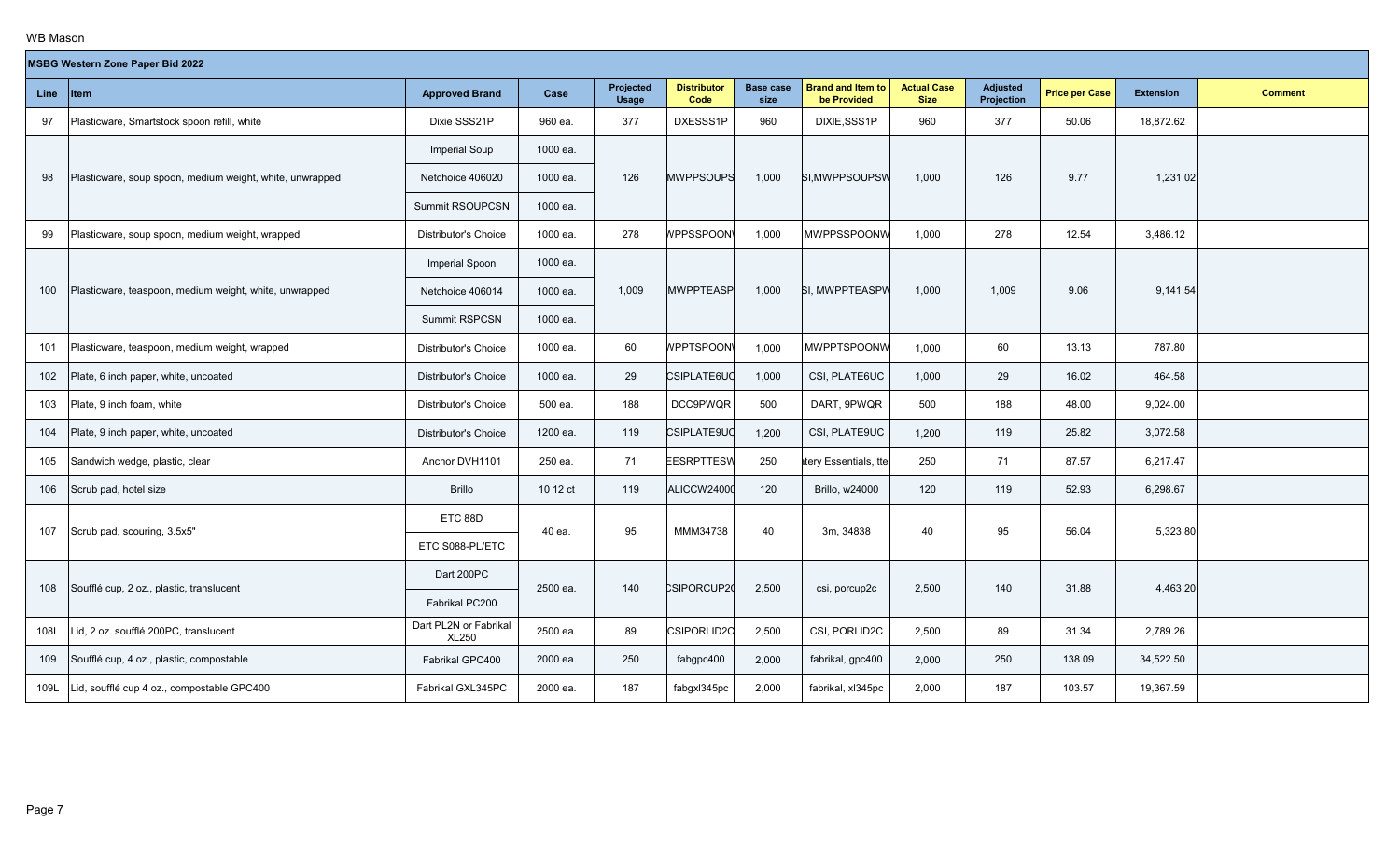| MSBG Western Zone Paper Bid 2022 |  |  |
|----------------------------------|--|--|
|                                  |  |  |

|      | <b>MSBG Western Zone Paper Bid 2022</b>                       |                                  |           |                           |                            |                          |                                         |                                   |                               |                       |                  |                |
|------|---------------------------------------------------------------|----------------------------------|-----------|---------------------------|----------------------------|--------------------------|-----------------------------------------|-----------------------------------|-------------------------------|-----------------------|------------------|----------------|
| Line | <b>I</b> tem                                                  | <b>Approved Brand</b>            | Case      | Projected<br><b>Usage</b> | <b>Distributor</b><br>Code | <b>Base case</b><br>size | <b>Brand and Item to</b><br>be Provided | <b>Actual Case</b><br><b>Size</b> | <b>Adjusted</b><br>Projection | <b>Price per Case</b> | <b>Extension</b> | <b>Comment</b> |
| 110  | Soufflé cup, 4 oz., plastic, translucent                      | Dart 400PC                       | 2500 ea.  | 230                       | CSIPORCUP40                | 2,500                    | CSI, PORCUP4C                           | 2,500                             | 230                           | 55.07                 | 12,666.10        |                |
|      |                                                               | Fabrikal PC400                   |           |                           |                            |                          |                                         |                                   |                               |                       |                  |                |
| 111  | Soufflé cup, 5.5 oz., plastic, translucent                    | Dart 550PC                       | 2500 ea.  | 247                       | <b>CSIPORCUP50</b>         | 2,500                    | CSI, PORCUP5C                           | 2,500                             | 247                           | 62.32                 | 15,393.04        |                |
|      |                                                               | Fabrikal PC550                   |           |                           |                            |                          |                                         |                                   |                               |                       |                  |                |
|      | 111L Lid, 4 and 5.5 oz. soufflé 400PC and 550 PC, translucent | Dart PL4N or Fabrikal<br>XL345PC | 2500 ea.  | 238                       | <b>CSIPORLID3C</b>         | 2,500                    | CSI, PORLID3C                           | 2,500                             | 238                           | 40.58                 | 9,658.04         |                |
| 112  | Sponge, stainless steel, large                                | <b>Distributor's Choice</b>      | 12 ea.    | 120                       | BWK50                      | 12                       | BOARDWALK, 50                           | 12                                | 120                           | 14.61                 | 1,753.20         |                |
| 113  | Spoon, soup, compostable, white 6"                            | World Centric SO-PS-B            | 1000 ea.  | 14                        | <b>WRCSCPSB</b>            | 1,000                    | RLD CENRTIC, SO                         | 1,000                             | 14                            | 79.09                 | 1,107.26         |                |
| 114  | Spoon, teaspoon, compostable, white 6"                        | World Centric SP-PS-6            | 1000 ea.  | 180                       | WRCSCPS6                   | 1,000                    | RLD CENRTIC, SO                         | 1,000                             | 180                           | 67.07                 | 12,072.60        |                |
|      |                                                               | Netchoice 420332                 | 24 500 ct |                           |                            |                          |                                         |                                   |                               |                       |                  |                |
| 115  | Straw, milk, wrapped, 5.75                                    | Summit Straw66                   | 24 500 ct | 31                        | CSI485WJ5WH                | 12,000                   | CSI, 485WJ5WH                           | 12,000                            | 31                            | 60.08                 | 1,862.48         |                |
|      |                                                               | Plastirun 353\261                | 24 500 ct |                           |                            |                          |                                         |                                   |                               |                       |                  |                |
|      | Straw, paper, wrapped 7.75" jumbo black                       | Victoria Bay 325255              | 10 500 ct | 21                        | <b>SISTRAW8W</b>           | 5,000                    | CSI, STRAW8WB                           | 12,000                            | 9                             | 95.52                 | 859.68           |                |
| 116  |                                                               | Safety Zone<br>SWP100IWB         | 4 500 ct  |                           |                            |                          |                                         |                                   |                               |                       |                  |                |
| 117  | Table Covers, 3 ply, 54 x 108', white                         | Distributor's Choice             | 25 ea.    | 61                        | TCO31108                   | 25                       | CSI, 031108                             | 25                                | 61                            | 99.39                 | 6.062.79         |                |
| 118  | Test strips, chlorine                                         | Distributor's Choice             | 100 ea.   | 57                        | LAC4250BJ                  | 100                      | Lamontte                                | 100                               | 57                            | 7.94                  | 452.58           |                |
| 119  | Fest strips, quat                                             | <b>Distributor's Choice</b>      | 10 rolls  | 41                        | SNT8051                    | 10 <sup>°</sup>          | <b>SANTEC</b>                           | 10 <sup>°</sup>                   | 41                            | 14.63                 | 599.83           |                |
|      |                                                               | Chix 8507                        | 200 ea.   |                           |                            |                          |                                         |                                   |                               |                       |                  |                |
| 120  | Towel, wet wipes, pink, disposable, 13.5x24                   | <b>ITW 8507A</b>                 | 200 ea.   | 1,022                     | mrt8507                    |                          | <b>Merit 8507</b>                       | 200                               | 1,022                         | 16.67                 | 17,036.74        |                |
|      |                                                               | MDI 8506wipe                     | 900 ea.   |                           |                            | 200                      |                                         |                                   |                               |                       |                  |                |
|      |                                                               | Merit Wiper 11.5x24              | 200 ea.   |                           |                            |                          |                                         |                                   |                               |                       |                  |                |
|      | Tray, 2S, 8.25 x 5.75 x .5, foam, white, shallow              | Genpak 2S                        | 500 ea.   | 28                        |                            | 500                      |                                         | 500                               | 28                            | 61.64                 | 1,725.92         |                |
| 121  |                                                               | Pactiv 2S                        | 500 ea.   |                           | PCTTFB02S                  |                          | pactiv, 2s                              |                                   |                               |                       |                  |                |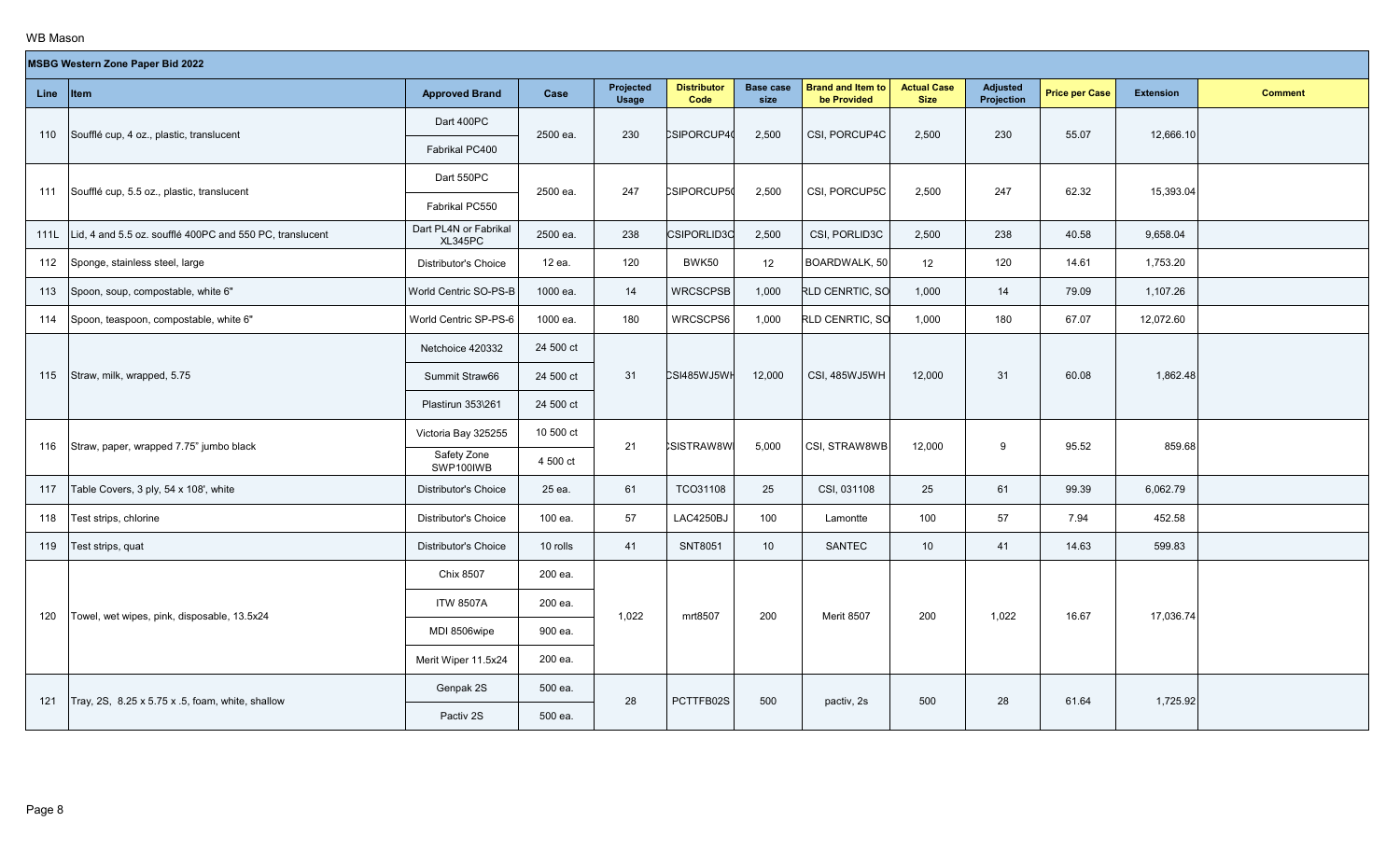**The Co** 

|           | <b>MSBG Western Zone Paper Bid 2022</b>                  |                       |          |                           |                            |                          |                                         |                                   |                               |                       |                  |                |
|-----------|----------------------------------------------------------|-----------------------|----------|---------------------------|----------------------------|--------------------------|-----------------------------------------|-----------------------------------|-------------------------------|-----------------------|------------------|----------------|
| Line Item |                                                          | <b>Approved Brand</b> | Case     | Projected<br><b>Usage</b> | <b>Distributor</b><br>Code | <b>Base case</b><br>size | <b>Brand and Item to</b><br>be Provided | <b>Actual Case</b><br><b>Size</b> | <b>Adjusted</b><br>Projection | <b>Price per Case</b> | <b>Extension</b> | <b>Comment</b> |
|           |                                                          | Ecopax ST-8-B         | 500 ea.  |                           |                            |                          |                                         |                                   |                               |                       |                  |                |
| 122       | Tray, 5 compartment , foam, black                        | Genpak 105BLK         | 500 ea.  | 498                       | pctythb0500                | 500                      | pactiv, ythb0500                        | 500                               | 498                           | 54.77                 | 27,275.46        |                |
|           |                                                          | Genpak 10500-3L       | 500 ea.  |                           |                            |                          |                                         |                                   |                               |                       |                  |                |
|           |                                                          | Pactiv YTHB-0500      | 500 ea.  |                           |                            |                          |                                         |                                   |                               |                       |                  |                |
| 123       | Tray, 5 compartment, compostable pulp, white, 10.5 x 8.5 | Amercare 22025        | 500 ea.  | 2,853                     | huh22025                   | 500                      | huhtamaki, 22025                        | 500                               | 2,853                         | 72.33                 | 206,357.49       |                |
|           |                                                          | Huhtamaki 22025       | 500 ea.  |                           |                            |                          |                                         |                                   |                               |                       |                  |                |
|           |                                                          | Ecopax ST-8           | 500 ea.  |                           |                            |                          |                                         |                                   |                               |                       |                  |                |
| 124       | Tray, 5 compartment, foam, white                         | Genpak 105            | 500 ea.  | 2,628                     | pctyth10500                | 500                      | pactiv yth10500                         | 500                               | 2,628                         | 50.39                 | 132,424.92       |                |
|           |                                                          | Pactiv YTH1-0500      | 500 ea.  |                           |                            |                          |                                         |                                   |                               |                       |                  |                |
|           |                                                          | Huhtamaki 21040       | 250 ea.  | 1,266                     | huh21040                   | 250                      | huhtamaki, 21040                        | 250                               | 1,266                         | 31.55                 | 39,942.30        |                |
| 125       | Tray, 5 compartment, round, compostable                  | NetChoice usp-mfrt-5  | 500 ea.  |                           |                            |                          |                                         |                                   |                               |                       |                  |                |
| 126       | Tray, 8S, 10x8x.5, foam, white, single compartment       | Genpak 1008S          | 500 ea.  | 123                       | pct8s                      | 500                      | pactiv 8s                               | 500                               | 123                           | 89.01                 | 10,948.23        |                |
|           |                                                          | Pactiv 8S             | 500 ea.  |                           |                            |                          |                                         |                                   |                               |                       |                  |                |
|           |                                                          | Durable 210-35-L250   | 250 ea.  |                           |                            |                          |                                         |                                   |                               |                       |                  |                |
| 127       | Tray, aluminum, oblong, 3 compartment w/ board lid       | HFA 2045-35-250WL     | 250 ea.  | 78                        | <b>NPPP73930CF</b>         | 250                      | vestern lastic 73930                    | 250                               | 78                            | 91.00                 | 7,098.00         |                |
|           |                                                          | Pactiv Y7139TP        | 250 ea.  |                           |                            |                          |                                         |                                   |                               |                       |                  |                |
| 128       | Tray, aluminum, school feeding, 2 compartment hamburger  | Durable 225-30-1000   | 1000 ea. | 58                        | DPK22530                   | 1,000                    | durable, 22530                          | 1,000                             | 58                            | 70.31                 | 4,077.98         |                |
| 129       | Tray, aluminum, school feeding, 2 compartment hot dog    | Durable 215-30-1000   | 1000 ea. | 27                        | DPK21530                   | 1,000                    | durable, 21530                          | 1,000                             | 27                            | 70.31                 | 1,898.37         |                |
| 130       | Tray, aluminum, school feeding, single compartment       | Durable 205-30-1000   | 1000 ea. | 45                        | DPK20530                   | 1,000                    | durable, 20530                          | 1,000                             | 45                            | 62.50                 | 2,812.50         |                |
| 131       | Tray, food, compostable, plaid                           | <b>Kraft 6155</b>     | 500 ea.  | 234                       | SQP7155                    | 500                      | sqp, 7155                               | 500                               | 234                           | 55.74                 | 13,043.16        |                |
| 132       | Tray, food, paper, red plaid 1# (#100)                   | SQP 8701              | 1000 ea. | 202                       | sqp8701                    | 1,000                    | sqp, 8701                               | 1,000                             | 202                           | 46.58                 | 9,409.16         |                |
| 133       | Tray, food, paper, red plaid 2# (#200)                   | SQP 8702              | 1000 ea. | 396                       | sqp8702                    | 1,000                    | sqp, 8702                               | 1,000                             | 396                           | 56.25                 | 22,275.00        |                |
| 134       | Tray, food, paper, red plaid 3# (#300)                   | SQP 8703              | 500 ea.  | 688                       | sqp8703                    | 500                      | sqp, 8703                               | 500                               | 688                           | 41.51                 | 28,558.88        |                |
| 135       | Tray, food, paper, red plaid 4 oz. (#25)                 | SQP 8706              | 1000 ea. | 129                       | sqp8704                    | 1,000                    | sqp, 8704                               | 1,000                             | 129                           | 21.43                 | 2,764.47         |                |